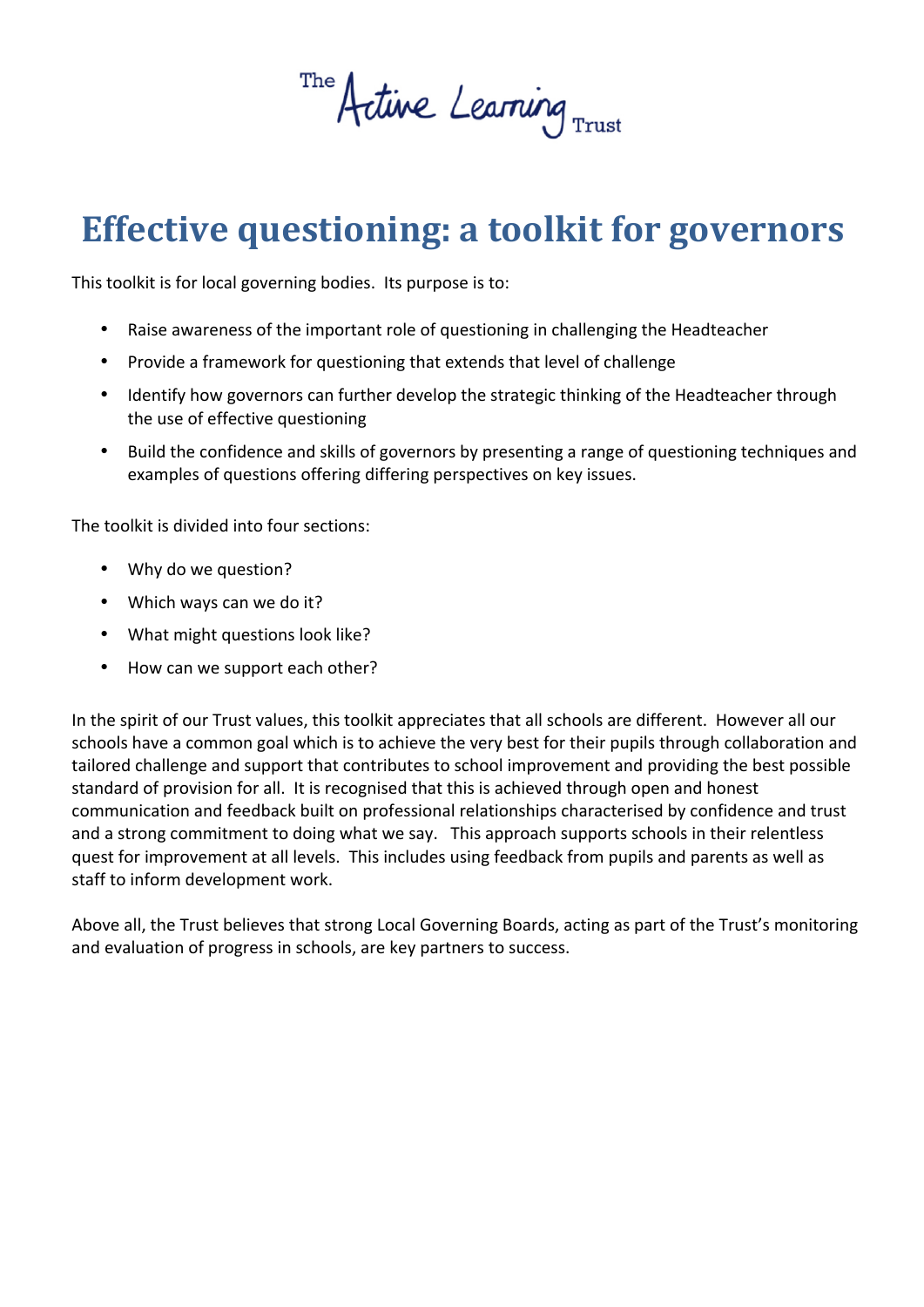We ask questions for a desired result and therefore the question needs to be the 'right' one. We therefore need to think before selecting and asking a question  $-$  what do I want to achieve from this interaction? Why am I choosing this particular question? Be smart! Questioning is an art and demands a particular level of skill.

To identify the right question, first and foremost, you need to be a good listener ... this includes

- *Articulating* repeating what has been heard and understood what I hear you saying is ...?
- *Clarifying* checking out whether something heard is correct ... trying to achieve a better understanding of the context
- Being Curious waiting for information before drawing conclusions and identifying solutions
- Silence giving time avoiding answering for others or finishing others' sentences.

The 'right' questions are smart ones and will help you to:

- Make connections and stimulate the flow of conversation
- Build on what has already been identified as working well alongside areas for development and improvement
- Better understand the meaning of the arguments being presented
- Gather more helpful information
- Ask for clarity on validity of evidence and data put forward
- Reduce errors
- Surface key issues behind evidence and data presented
- Test out hypotheses and develop your own ideas
- Focus on solutions
- Allow negotiation to take place, working towards a consensus
- Defuse potentially volatile situations.

Characteristics of powerful and thought-provoking questions are

- Open-ended and not leading questions
- Typically 'what' or 'how' questions
- Requests for information to add clarity what do you think the problem is?
- Reflective and support exploration, with possible prompts to find solutions
- Based on stimulating collaboration and finding agreed ways forward.

#### How do I construct an effective question?

Think about your desired result and link to the discussion taking place – when is the appropriate time to intervene?

Stages of discussion in meetings/conversations ...

- identifying the issue under discussion, e.g. what concerns you the most ...?
- seeking further information, e.g. what do you mean by ...?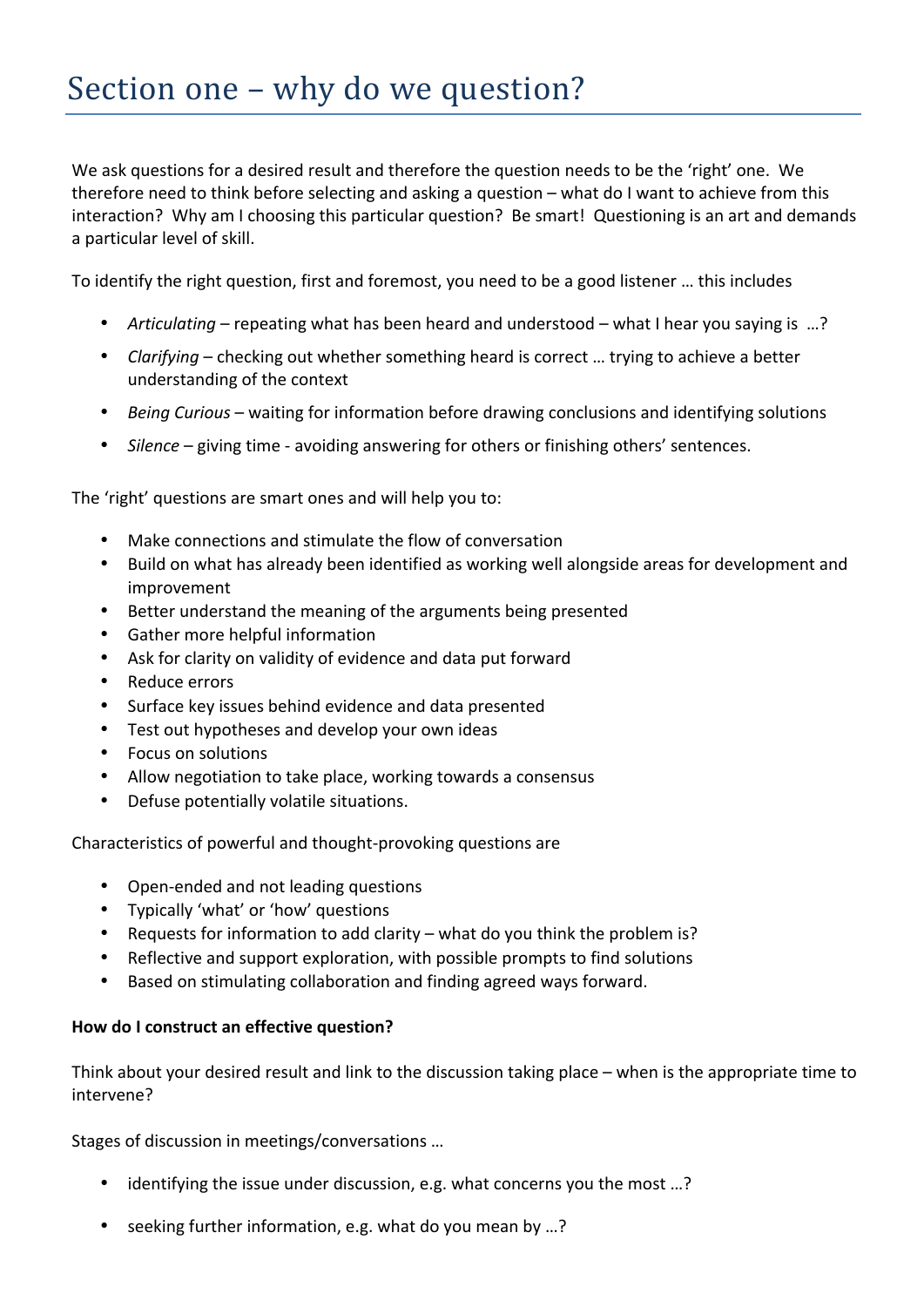- agreeing outcomes, e.g. what will the desired result look like?
- taking action, e.g. what will we do next? how will we know we've done it successfully?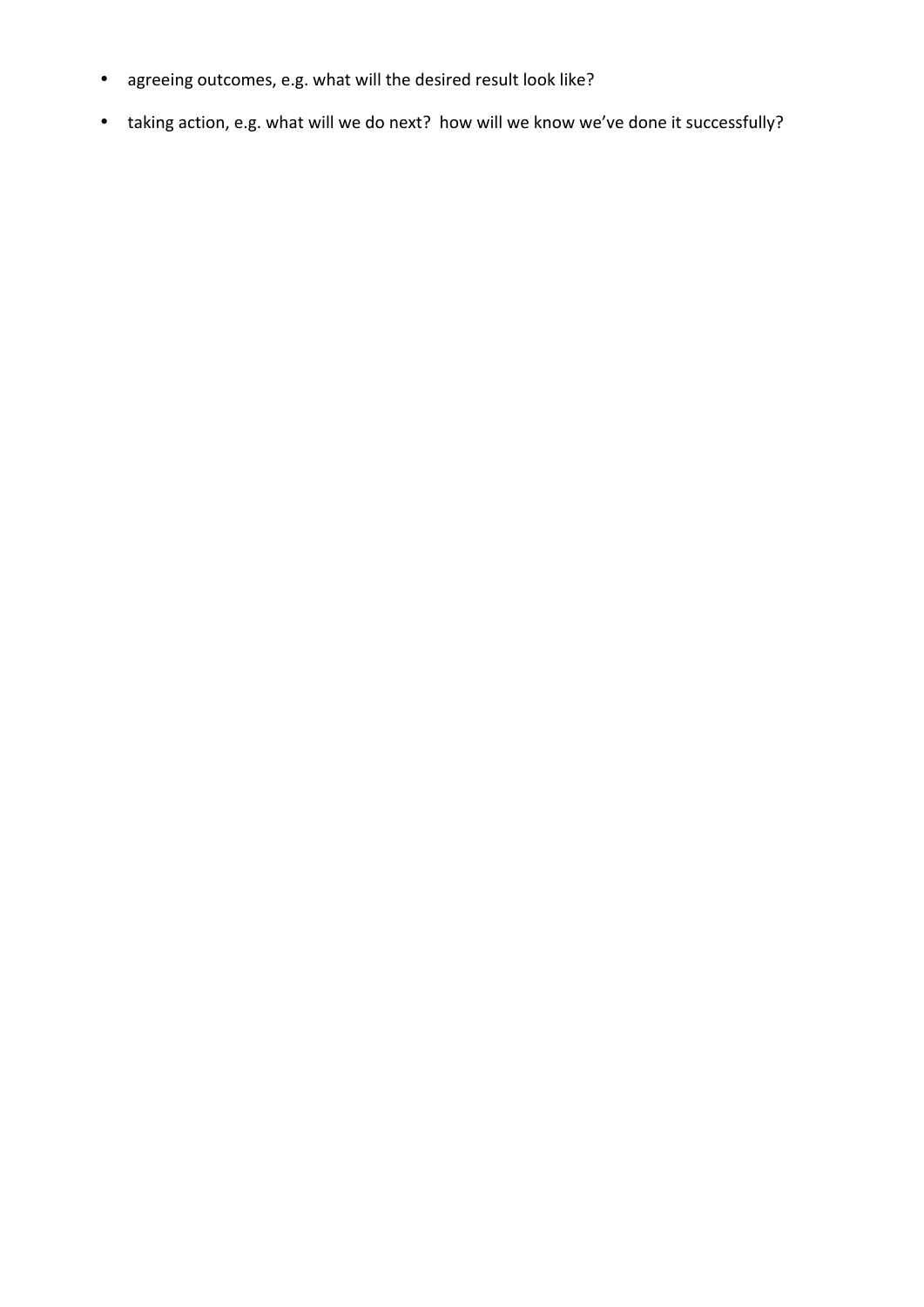## Section two - which ways can we do it?

Five types of questions can be used to hold schools to account. They are often used in clusters to drill down into the significance of information in relation to the school's priorities and to explore what the school has done, is doing or intends to do in response to circumstances.

**Information questions** request information or data that can then be explored through the other types of questions

**Intention questions** explore how things relate to the school's priorities, aims and values.

**Causes questions** explore how a situation has arisen; the conditions, events, behaviours and triggers.

**Meanings questions** explore the meanings, possible interpretations, consequences and significance.

**Implications questions** explore what happens next; decisions, actions and possibly revised goals.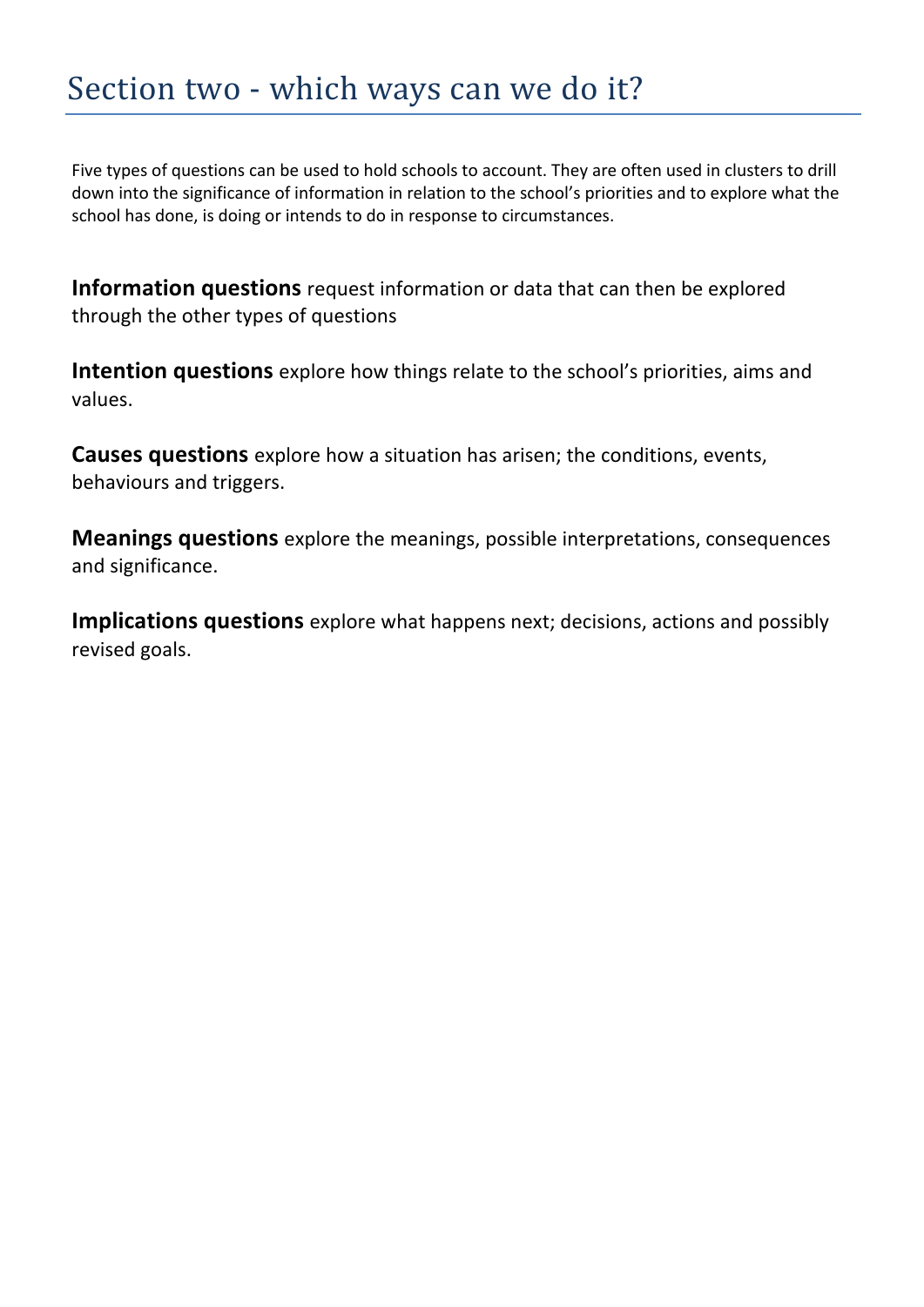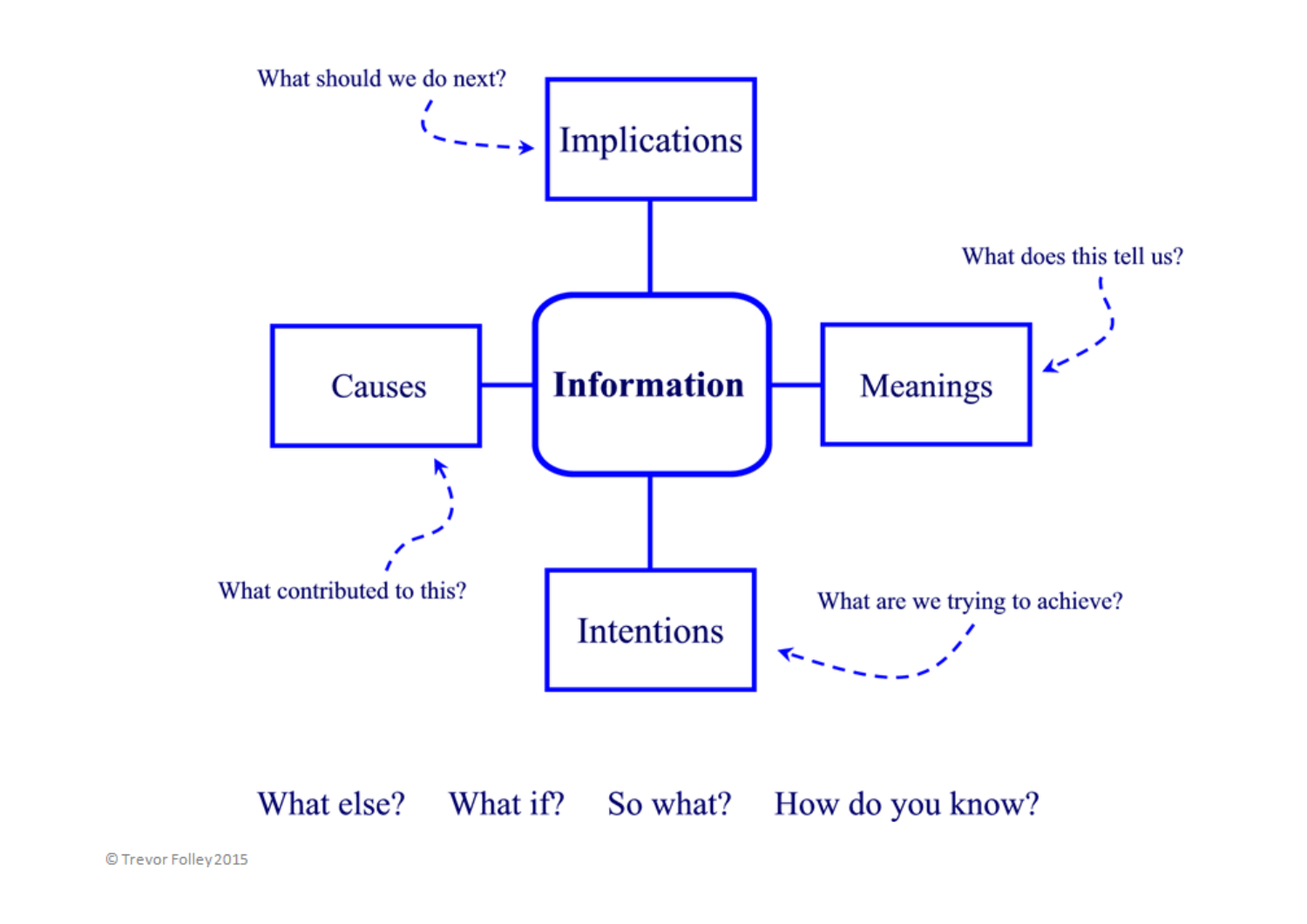### **Follow-up questions**

Depending on the answer to a question, it may require a follow-up question from the same or one of the other 'types'. Four further questions can be used as follow-up questions to almost any answer:

- What else?
- $\cdot$  What if...?
- So what?
- How do you know?

Used skilfully, a sequence of questions can support:

- Governors to understand the school's context, its challenges and its potential
- Governors to keep questions relevant and pertinent to the school's vision
- Governors to hold the Headteacher to account by structuring a purposeful interrogation of data, information and plans
- Headteachers to clarify their leadership decisions and focus on priorities
- Headteachers to expand their thinking and enhance their strategic planning.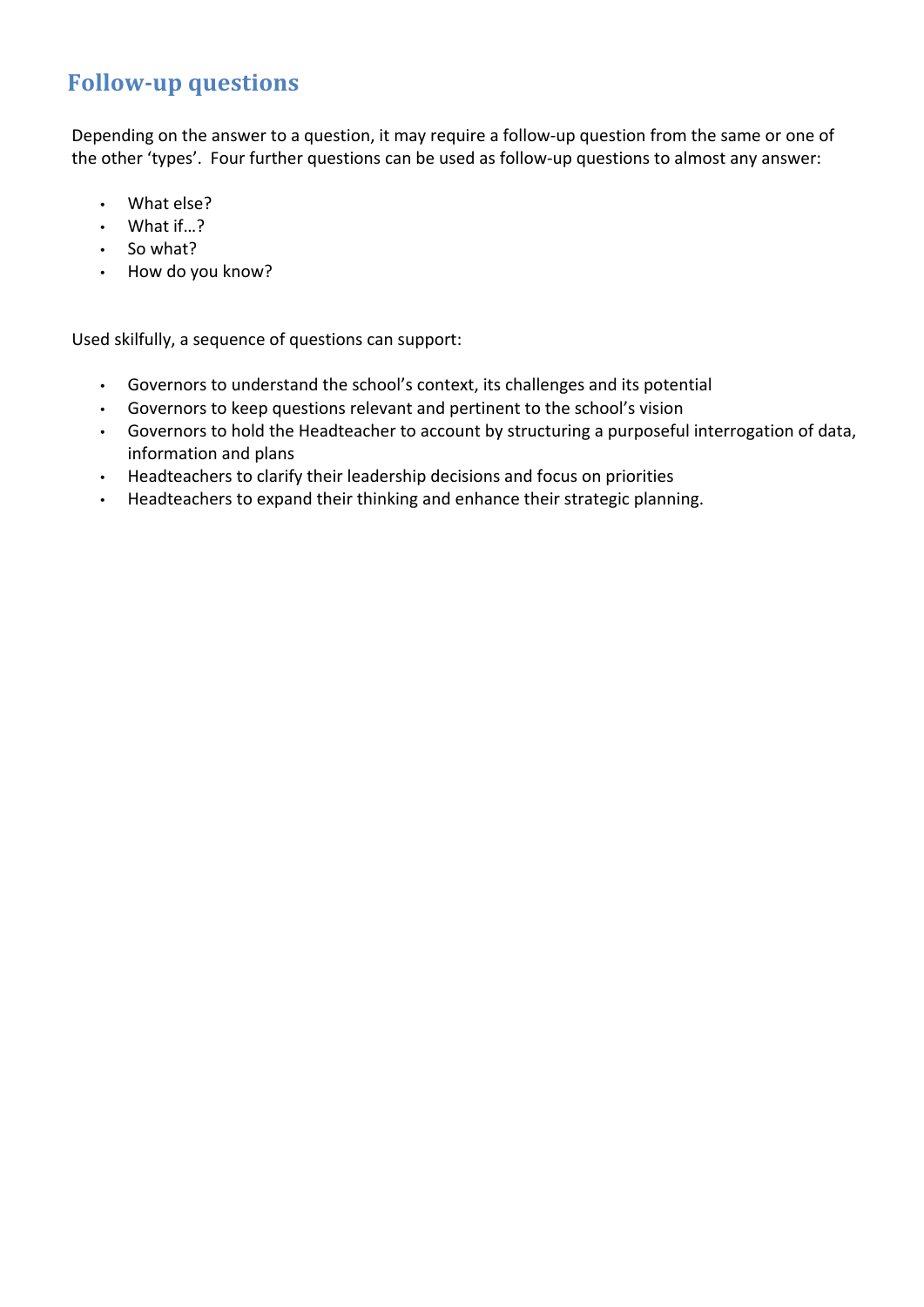This section provides examples of some generic question structures and also some specific questions to illustrate what each type of question might look like in practice.

The generic structures can be tailored to explore the current focus; just replace 'X' with something pertinent to the issue.

#### E.g. What are the consequences for X?

This question structure could be focused in a number of ways, including:

- What are the consequences for the staff
- What are the consequences for the pupils
- What are the consequences for the budget
- What are the consequences for curriculum planning
- What are the consequences for recruitment?

It can also be phrased in a way that suits the tenor of the discussion.

- How will this effect staff?
- What will this mean for pupils?
- What will this do to the budget?
- How will this influence curriculum planning?
- How will this help or hinder recruitment?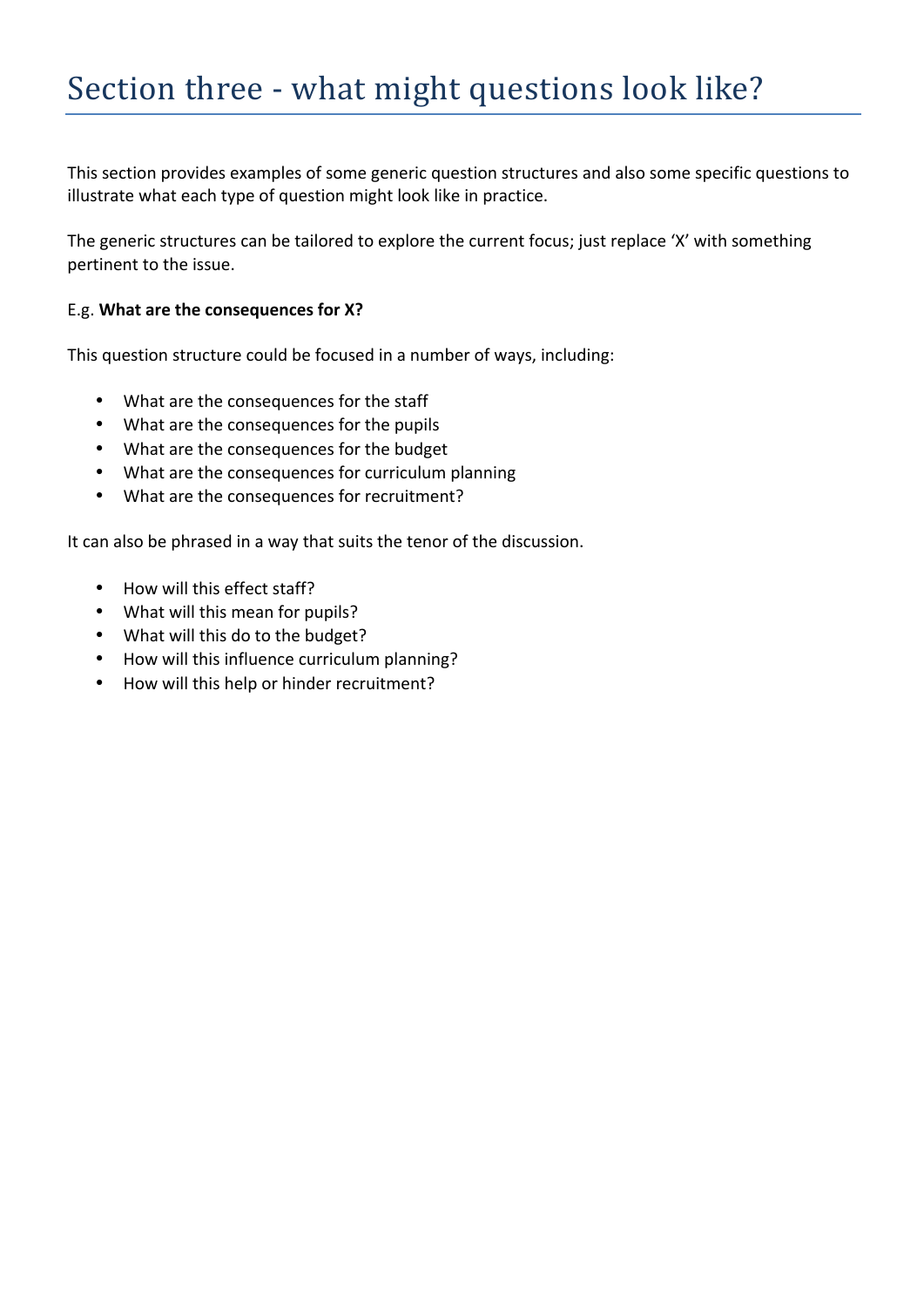### **Generic question structures**

The focus and details of questions need to reflect the pertinent context and priorities but the structure of questions will often be similar.

| <b>Information</b>                                                                                                  | <b>Intentions</b>                                                                               | <b>Causes</b>                                                                                                    | <b>Meanings</b>                                                                                            | <b>Implications</b>                                                                                |  |  |  |
|---------------------------------------------------------------------------------------------------------------------|-------------------------------------------------------------------------------------------------|------------------------------------------------------------------------------------------------------------------|------------------------------------------------------------------------------------------------------------|----------------------------------------------------------------------------------------------------|--|--|--|
| These questions request<br>information or data<br>which can be explored<br>through the other types<br>of questions. | These questions explore<br>how things relate to the<br>school's priorities, aims<br>and values. | These questions explore<br>how a situation has<br>arisen; the conditions,<br>events, behaviours and<br>triggers. | These questions explore<br>the meanings, possible<br>interpretations,<br>consequences and<br>significance. | These questions explore<br>what happens next;<br>decisions, actions and<br>possibly revised goals. |  |  |  |
| <b>Possible question structures</b>                                                                                 |                                                                                                 |                                                                                                                  |                                                                                                            |                                                                                                    |  |  |  |
| How did we do with X?                                                                                               | What are we trying to<br>achieve?                                                               | What led to X?                                                                                                   | Can you explain X to me?                                                                                   | How can X be<br>prevented/increased?                                                               |  |  |  |
| What is X like in the school?                                                                                       |                                                                                                 | What helped/hindered?                                                                                            | What does X mean?                                                                                          |                                                                                                    |  |  |  |
| What are the X figures?                                                                                             | How does X relate to our<br>priorities?                                                         | What conditions allowed X<br>to happen?                                                                          | Who does this affect?                                                                                      | What implications does this<br>have for X?                                                         |  |  |  |
| How does the school X?                                                                                              | How does X support our                                                                          |                                                                                                                  | What are the consequences                                                                                  | What resources are                                                                                 |  |  |  |
| When is X?                                                                                                          | values?                                                                                         | What made this necessary?                                                                                        | for X?                                                                                                     | necessary to respond to X?                                                                         |  |  |  |
| How much X does the<br>school receive?                                                                              | How will we know we have<br>succeeded?                                                          | What did you take into<br>account when deciding X?                                                               | How significant is X?<br>What are the benefits/risks<br>of X?                                              | Where should we be aiming<br>next?<br>What are the options?                                        |  |  |  |
| How many pupils are X?                                                                                              |                                                                                                 |                                                                                                                  | Is X% good enough?                                                                                         | What are your plans in<br>response to X?                                                           |  |  |  |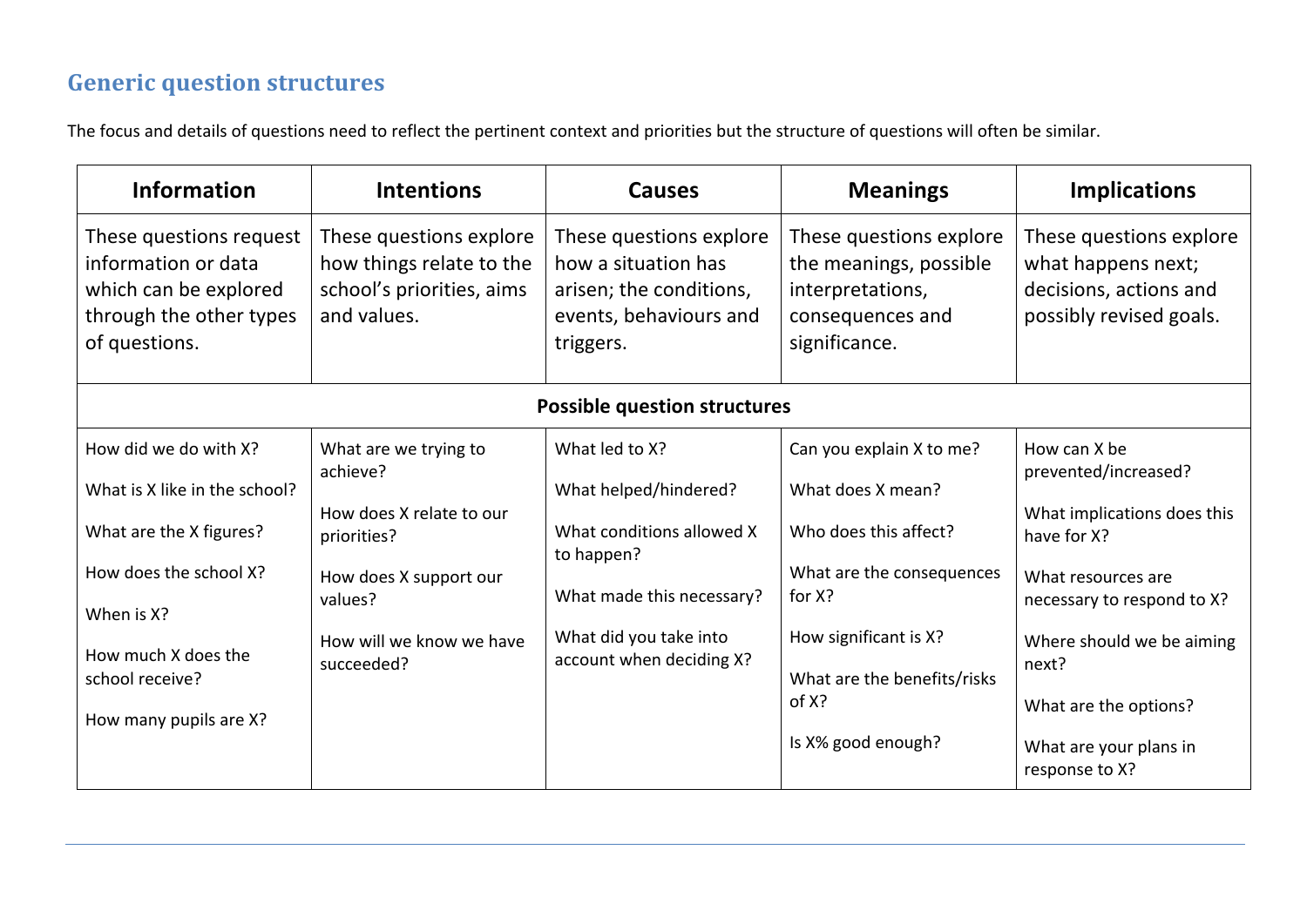## **Examples of purposeful questions**

| <b>Information</b>                                                       | <b>Intentions</b>                                                                                          | <b>Causes</b>                                                                                                      | <b>Meanings</b>                                                                                            | <b>Implications</b>                                                                       |
|--------------------------------------------------------------------------|------------------------------------------------------------------------------------------------------------|--------------------------------------------------------------------------------------------------------------------|------------------------------------------------------------------------------------------------------------|-------------------------------------------------------------------------------------------|
| What progress data do we<br>have?                                        | Where will we find evidence<br>that pupils' progress is the<br>highest priority for<br>teachers?           | What has the school done to<br>increase teachers' focus on<br>progress?                                            | How many pupils are on<br>track for age-related<br>expectations?<br>Which subjects are most<br>successful? | How are we going to share<br>the effective practice seen<br>in $P.E.$ ?                   |
| How did we do in last year's<br>SAT <sub>s</sub> ?                       | What are our targets for the<br>SAT <sub>s</sub> ?                                                         | How come our maths target<br>is lower than last year?                                                              | How well does pupil tracking<br>inform planning for<br>progress?                                           | How are we going to<br>improve the quality of<br>teaching in Y6?                          |
| How are we doing with<br>improving outcomes for<br>disadvantaged pupils? | What are our priorities for<br>accelerating the progress of<br>children from disadvantaged<br>backgrounds? | How does our use of the<br>pupil premium grant<br>support boys' writing?                                           | How could an emphasis on<br>boys' achievement affect<br>girls' outcomes?                                   | What does the school need<br>to do more of?                                               |
| How did Ofsted judge the<br>school?                                      | What do we need to<br>improve in order to secure a<br>'good' judgement from<br>Ofsted?                     | What triggered the increase<br>in low-level disruption in<br><b>KS1?</b>                                           | What does PDBW stand for?<br>How do we track behaviour?                                                    | How can we increase<br>parental partnership to<br>reinforce the school's<br>expectations? |
| What proportion of pupils<br>have English as an additional<br>language?  | How do we show that we<br>live up to our values as an<br>inclusive school?                                 | What changes have we<br>made that have contributed<br>to the increase in<br>attendance amongst pupils<br>with EAL? | How much will it cost to<br>continue the project next<br>year?                                             | What do we need to<br>consider in making the right<br>decision?                           |
| What does the leadership<br>structure look like?                         | Where is middle leadership<br>development a key priority?                                                  | What is the Head of English<br>doing that has led to the<br>impressive results for the<br>last two years?          | What would that look like in<br>a maths department?                                                        | How is the school going to<br>grow leaders?                                               |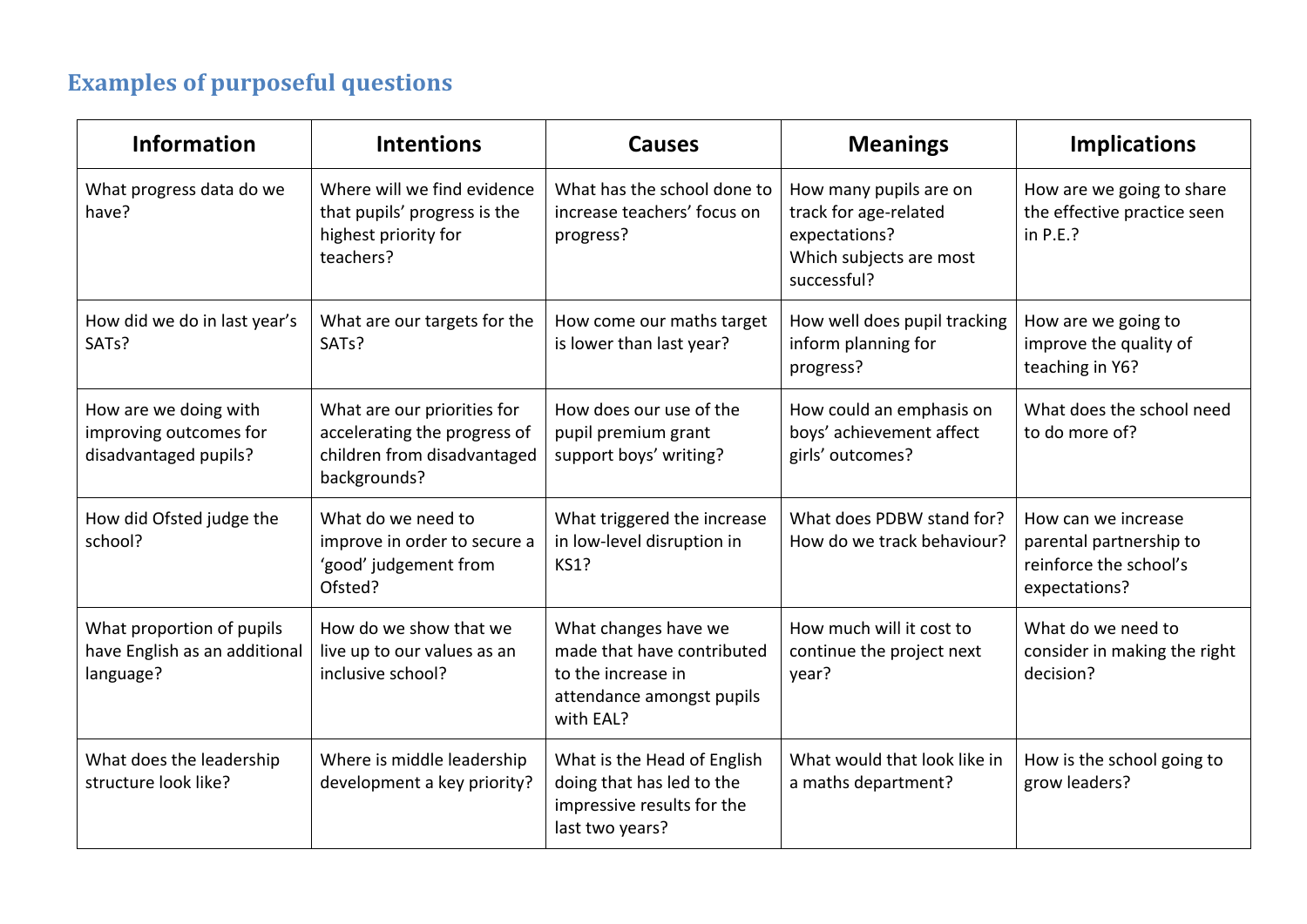The Chair of Governors and the Clerk both have key roles in supporting the successful development of purposeful questioning in the local governing body (LGB).

The Chair of Governors has a responsibility to:

- facilitate a professional dialogue amongst the LGB and model effective questioning
- encourage views to be expressed by all members in a supportive and safe environment
- stimulate purposeful questioning either by requesting governors to submit questions to the Head in advance of the meeting or during the meeting itself
- provide the opportunity for governors to challenge the Head by offering constructive, critical feedback as well as reporting on positive developments
- contribute to the development of the school's strategic thinking, in partnership with other governors, as well as hold the Head to account
- align discussion, alongside the Head, to school priorities and improvement planning
- keep discussion on track, process views and agree key actions
- check with the Clerk that key points are understood and correctly recorded
- suggest where additional information from the school might be helpful to clarify a challenge and support decision-making
- promote purposeful questioning as a key feature of all governor interaction with the school eg during meetings and governor visits, attending school events and scrutinising key documents such as data and the school development plan.

The Clerk has a responsibility to:

- record all discussions at the LGB meeting with precision, clarity and rigour
- highlight in the minutes where purposeful questioning has taken place and the school's response, including any subsequent action agreed
- seek clarity where a point made is unclear
- support the Chair in the efficient and effective running of the meeting.

For these responsibilities to be exercised effectively and efficiently, the chair of governors, following the initial Trust briefing at the hub governor events in April 2016, should provide an opportunity for governors to absorb the key learning points from the event and apply to practice at subsequent FGB meetings.

This task can be undertaken by:

- providing reflection time at the next meeting and reaching agreement amongst governors on how purposeful questioning will be achieved
- reviewing key documents in advance such as the Headteacher's report and agreeing the range of questions to be asked by governors via email
- prompting questions from the Chair throughout meetings
- allocating responsibility for question type to individual governors so individuals can become skilled in particular lines of enquiry
- using coaching to explicitly model approaches to questioning and identifying time and opportunity to practise key skills